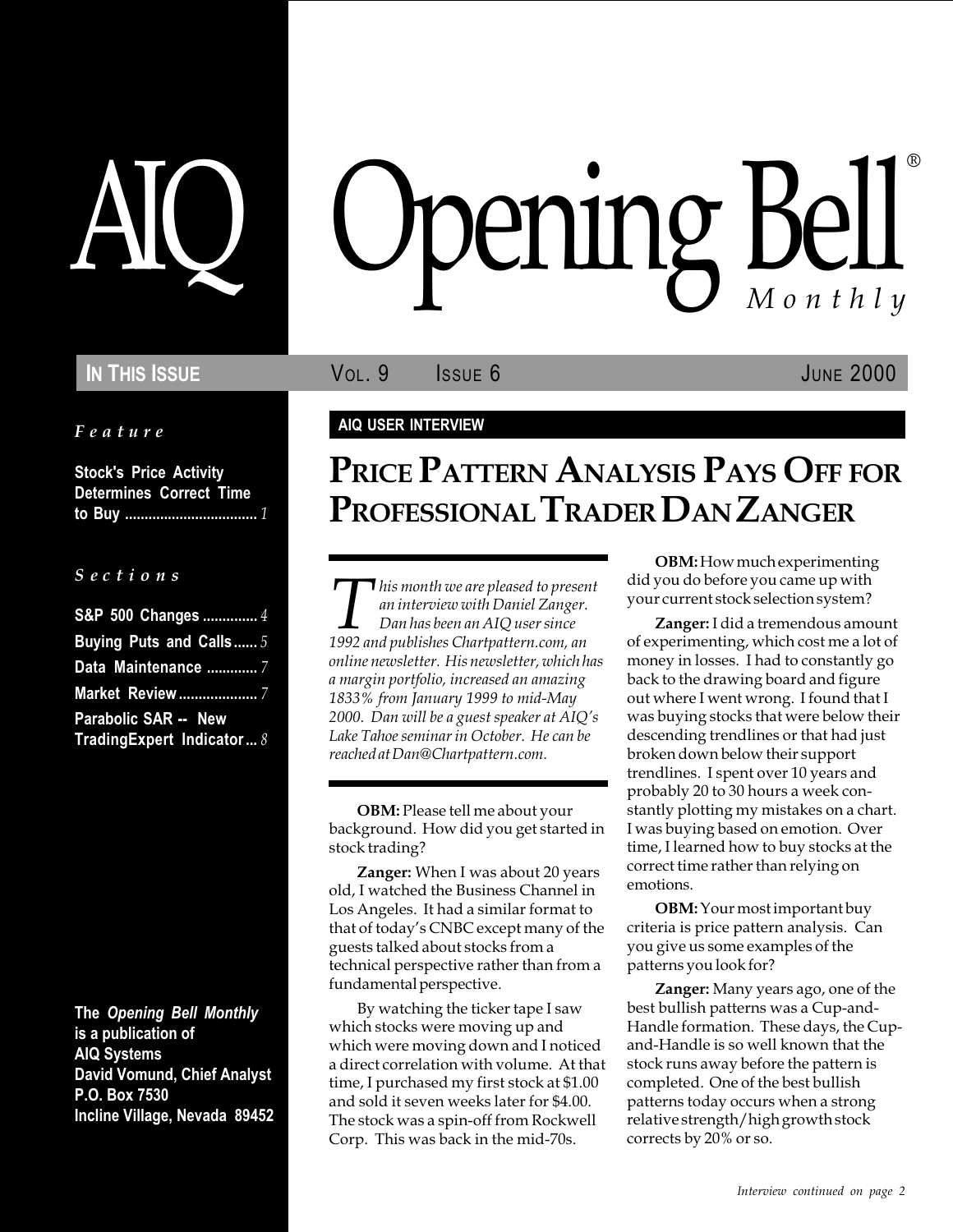## AIQ Opening Bell

#### INTERVIEW continued . . .

More often than not, a descending trendline will be in place as a result of this downside action. A break above the descending triangle signals some of the biggest gains in the stock market today. This is known as a continuation pattern.

One of these continuation patterns is the Flag pattern. After a big quick price advance, a bullish flag is characterized by lower tops and lower bottoms. A good example of a Flag pattern that we acted on is Ask Jeeves Inc. (ASKJ) in **Figure 1**. During the pattern, volume dried up. Once the upper trendline is broken the stock typically takes off, especially if the break comes on heavy volume.

Another powerful continuation pattern is the Ascending Triangle. Ascending Triangles are generally considered bullish and are most reliable when found in an up-trend. The top part of the triangle appears flat, while the bottom part of the triangle has an upward slant. Buyers enter the stock, but each time the stock hits its old highs sellers emerge and the stock retreats. Buying at that time resurfaces but each sell-off is less than the previous sell-off.

Prices eventually break above the old highs and are propelled higher as new buyers emerge. A good example is shown in **Figure 2**. Human Ge-

#### PLEASE SEND CORRESPONDENCE TO:

Opening Bell Monthly G.R. Barbor, Editor P.O. Box 7530 Incline Village, NV 89452

AIQ Opening Bell Monthly does not intend to make trading recommendations, nor do we publish, keep or claim any track records. It is designed as a serious tool to aid investors in their trading decisions through the use of AIQ software and an increased familiarity with technical indicators and trading strategies. AIQ reserves the right to use or edit submissions.

For subscription information, phone 1-800-332-2999 or 1-775-831-2999.  $\odot$  1992-2000 , AIQ Systems

Figure 1 Draw Explore TagList <u>ees wammaa waalaa sisinis ko</u> 日の面 图 ASKJ 10/20/99 (99 - 11)  $-1$ ni xi sk. lookes inc. (Baile) **BB** Ĥ4 60 56  $52$ 48 44 4D .<br>Ski 8 28 b. Volumo 32768.00 24578.00 1035400 8159.00 dilliaduall.Mlian.Mudnaa.a.  $E[|A|]$  $\mathbf{E}[\mathbf{E}]\equiv$ .<br>Gr Help, prezz F1 Disconnected Tagist

nome Science (HGSI) signaled its buy on 08/02/99.

Another triangle pattern is the Symmetrical Triangle. With this pattern each new top and bottom

becomes more shallow than the last, taking on the shape of a sideways triangle. It's interesting to note that there is a tendency for volume to diminish during this period. Even-

Tag List searching for the patterns. On many days, I'll even scroll through the Tag List two times. OBM: Do you use technical The trend of a stock is determined by supply and

market today. Every single day, including Sunday, I scroll through my

demand and the struggle between supply and demand can best be seen and interpreted by simply looking at a stock's price activity."

indicators in your analysis and, if so, which ones?

Zanger: I use almost no technical indicators in my analysis.

tually, this indecision is met with resolve and the stock usually explodes out of this formation, often on heavy volume. A good example is VISX Inc. (VISX) shown in Figure 3.

There are several other powerful patterns that are covered on my web site at www.chartpattern.com

OBM: How do you find the stocks with these patterns?

Zanger: Using the AIQ Tag List feature, I insert about 400 stocks that I believe have the best potential in the

Once in a while I may use the MACD, but that would be the only one. The trend of a stock is determined by supply and demand and the struggle between supply and demand can best be seen and interpreted by simply looking at a stock's price activity.

OBM: You recommend a lot of stocks in your newsletter. How do you filter out the ones that are actually purchased in your newsletter portfolio or your hedge fund?

Zanger: It is hard to explain how I go about picking my stocks for pur-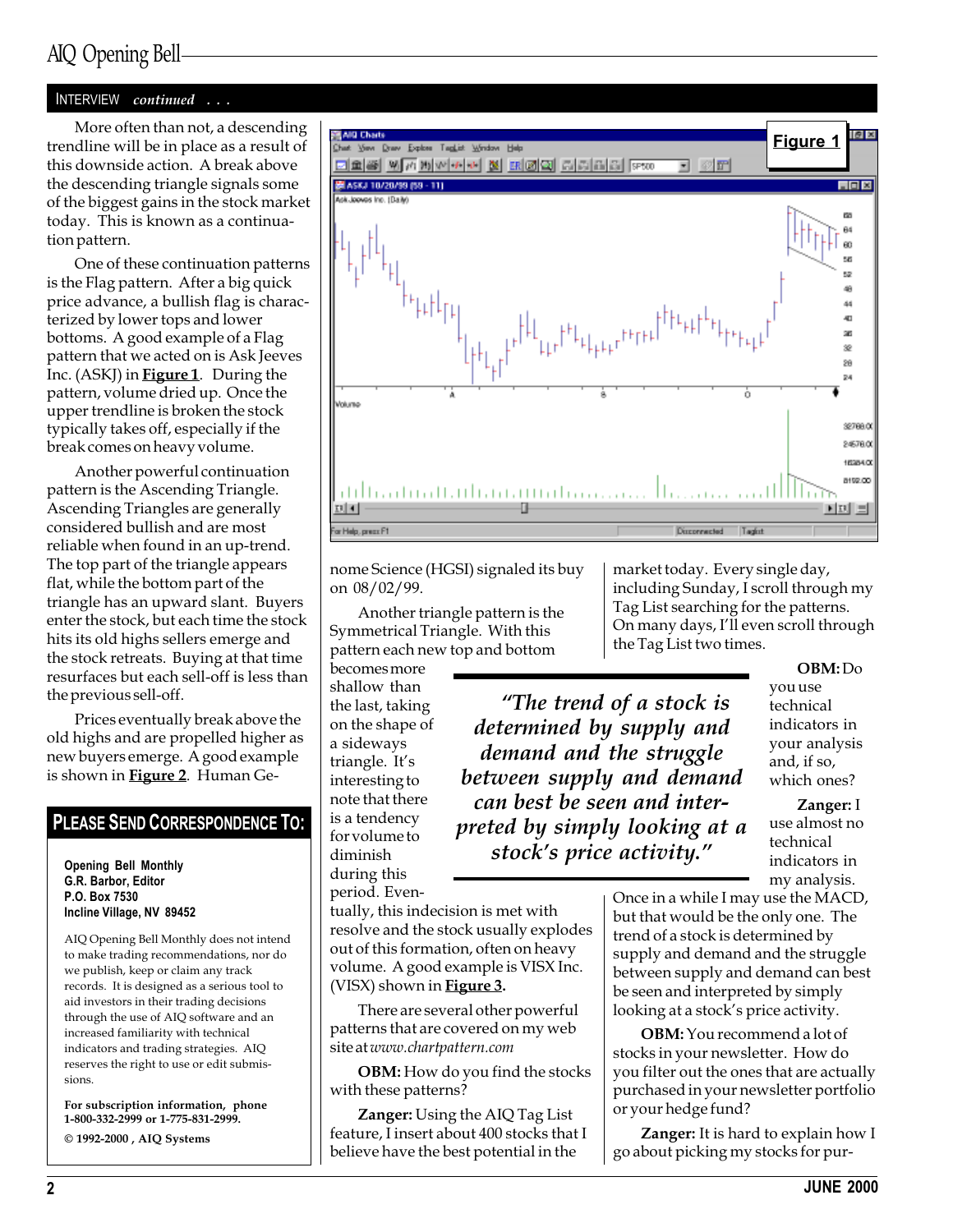#### INTERVIEW continued . . .

market dictate to me during market hours which stocks are acting best. I become "friends" with my stocks and get to know their personalities during market hours. I know when they are feeling good by the way they act, and I know when they are feeling bad. I get a feel for their personality changes from good to bad or bad to good.

I use this personality test on each stock almost like a psychological test. This, combined with the patterns that these stocks have made over a three to five week chart span, helps me identify bullish situations. If the stock is feeling good and the chart is saying it is time to buy based on various formations, then I will definitely step in and buy at that point

OBM: Many of the stocks you recommend have a price history of less than a year. Is there any significance to this?

Zanger: Basically, many of the new issues come from hot new areas of our economy. We currently see a technological revolution in internet stocks, ready to fill the public's appetite. These stocks are very trendy and sexy right now and these compa-



nies offer many new technologies that are in great demand. These stocks have a tendency to greatly outperform the market, mainly due to the fact that they have little or no institutional ownership.

This was the case with the cellular phone stocks and the early network-



ing stocks in the mid-80's. In the early 90's, the HMO stocks went public. These stocks soared in price very rapidly. Institutions eventually purchase the stocks, which pushes prices up.

OBM: Last year, most of your recommended stocks were lesser known Nasdaq issues. Is that typically the case?

Zanger: It is typically true that I recommend Nasdaq stocks that are relatively new and have large increases in revenue growth, most at a rate of 40% per quarter. In fact, many of these stocks have revenue growth of 200-400% per quarter.

OBM: The Nasdaq market is notoriously unkind in trade executions. Do you run into problems when you execute Nasdaq trades for your hedge fund? Are limit orders necessary?

Zanger: Yes, I run into trade execution problems all the time. We have a machine that tracks each trade with a time stamp attached to each trade. We clearly know when we have been taken for a ride or not. We can present our case to the market makers

Interview continued on page 4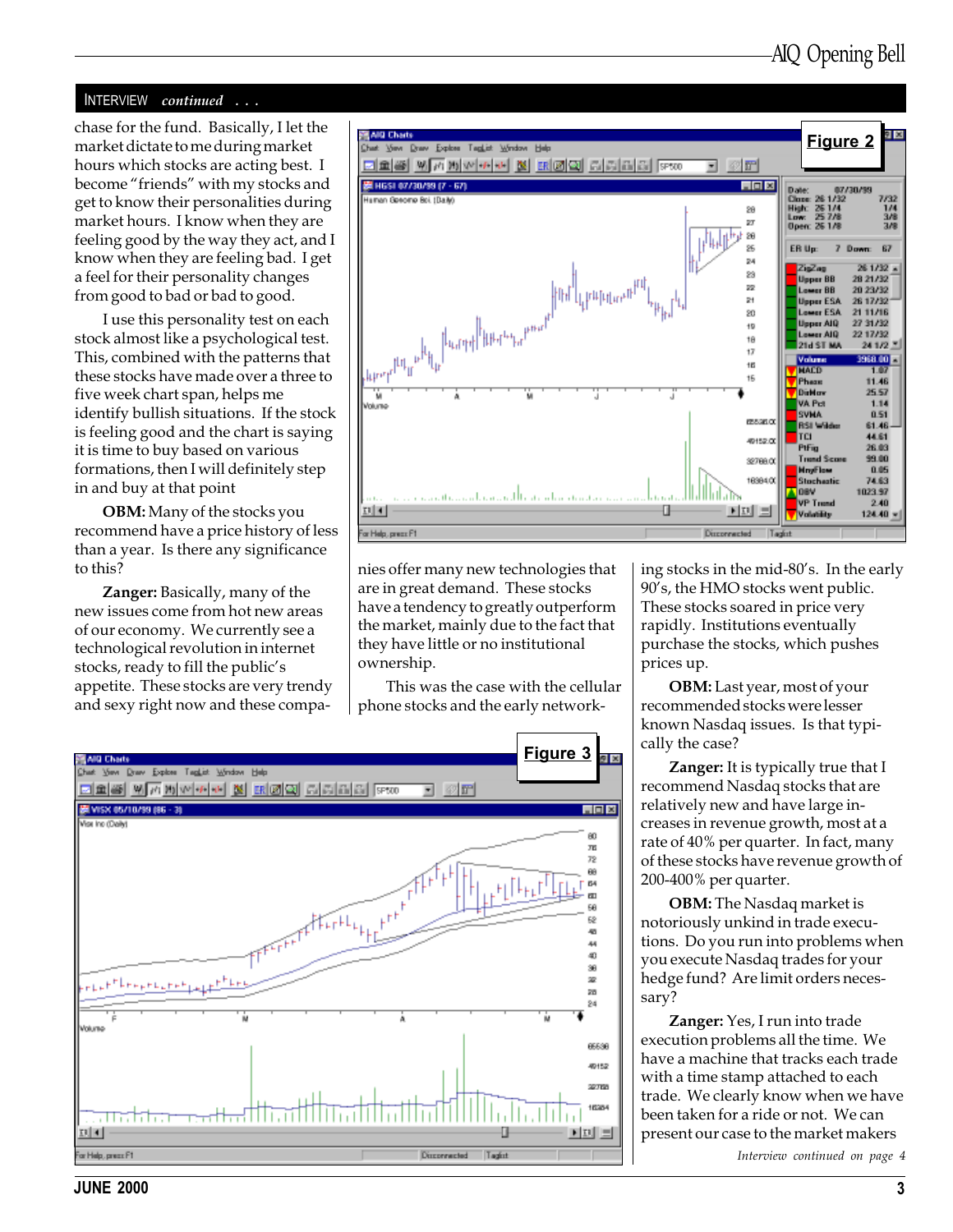## AIQ Opening Bell

#### INTERVIEW continued . . .

and more often than not they will go back and rectify the problem.

The average person can get unfair fills and there is not much you can do about it other than ask for a time stamp on the fill. If you are going to buy a stock at \$80.00 and then five to ten weeks later the stock is at \$100.00, much of that is forgotten. Paying an extra quarter for a stock that is going to run \$100-\$200 is completely meaningless.

I almost never put limit orders in unless I am trying to work a large order and the stock is in an area of good support. It is important to know the market. If you are in a fast market to the downside, then don't use limits

OBM: You have used AIQ software for a number of years. Why do you like TradingExpert?

Zanger: I have used AIQ software for about 10 years and I find it very user friendly. I don't get fancy with the software because chart patterns are all that I find necessary. I plot price and volume and browse through charts, looking for patterns. Looking through the charts in rapid succession with a click of a button is the best way to learn chart pattern recognition.

OBM: Let's talk about risk control. How do you know when you should

#### S&P 500 Changes

The following are changes to the S&P 500 Index and Industry Groups:

American Power Conversion (APCC) replaces Mirage Resorts (MIR). APCC is added to the Electrical Equipment (ELECTRIE) group.

Agilent Technologies Inc. (A) replaces NACCO Ind. (NC). Agilent is added to the Electronics-Instrumentation (ELCTRONI) group.

#### sell a stock?

Zanger: Selling securities is by far the hardest thing to do in the stock market. You can sell too early and miss a \$40-\$50 move in a matter of weeks, or you can sell too late and miss \$30 to \$40 points of profit. Knowing when to sell took me longer to learn than anything else in the market. An important thing I have learned is that if I sell a stock too early I may miss a \$30-\$50 advance. Yet, there is always another of my stocks

When the break occurs, I am a seller. No questions asked. I have lost too much money by not obeying my trendlines and I won't let it happen again."

close by that may advance \$30-\$50.

When  $I'm$  in a stock, I look at its support trendline in order to know when to sell. When the break occurs, I am a seller. No questions asked. I have lost too much money by not obeying my trendlines and I won't let it happen again. If the stock turns around and revalidates itself, I can always buy it back.

OBM: Market timing plays into your analysis. How do you determine when the market is bullish and when the market is bearish?

Zanger: I find the market is bullish when I can't easily buy a stock and I find the market is bearish when I can't give my stocks away at their current market prices. This probably is the easiest way to know what kind of market you are in. When stocks take a dip and buyers don't emerge, then sellers must take an additional discount to find buyers. That's when I know that I'm in a bearish situation. Conversely, if the stock runs up \$15 in price and I am having trouble filling 10,000 shares, then I know there are few sellers. That is basically how I determine if the market is bullish or bearish.

Market timing is key to making large returns in the stock market. Buying stocks when the market is near the top after a lengthy run will cost you dearly, say 50% or so of your portfolio, if you don't implement a 7-10% selling rule.

Typically, after the Nasdaq has corrected 12 to 18%, stocks are at their cheapest and their basing patterns have been built for a significant duration of time. During the decline, fear is prevalent everywhere and

> buyers sit on the sidelines with large sums of cash ready to buy once the market begins to move up. There is a tremendous amount of buying pressure after a corrective phase. People realize they are missing a good run in the stock market so they put their sideline cash to work.

OBM: Thanks for sharing your thoughts with us. We look forward to your presentation at  $AIQ's$ October seminar.  $\blacksquare$ 

#### AIQ 2000 Lake Tahoe Seminar

Hyatt Regency Hotel Incline Village, Nevada

Thursday thru Saturday October 5, 6, 7

- Keynote Speakers: Marc Chaikin Linda Bradford Raschke
- Guest Speakers: Jay Kaeppel Chris Manning David Schultz Daniel Zanger

All-day Options Session on Wednesday, October 4 (optional) featuring Lawrence McMillan and David Schultz.

For reservations or more information, call 800-332-2999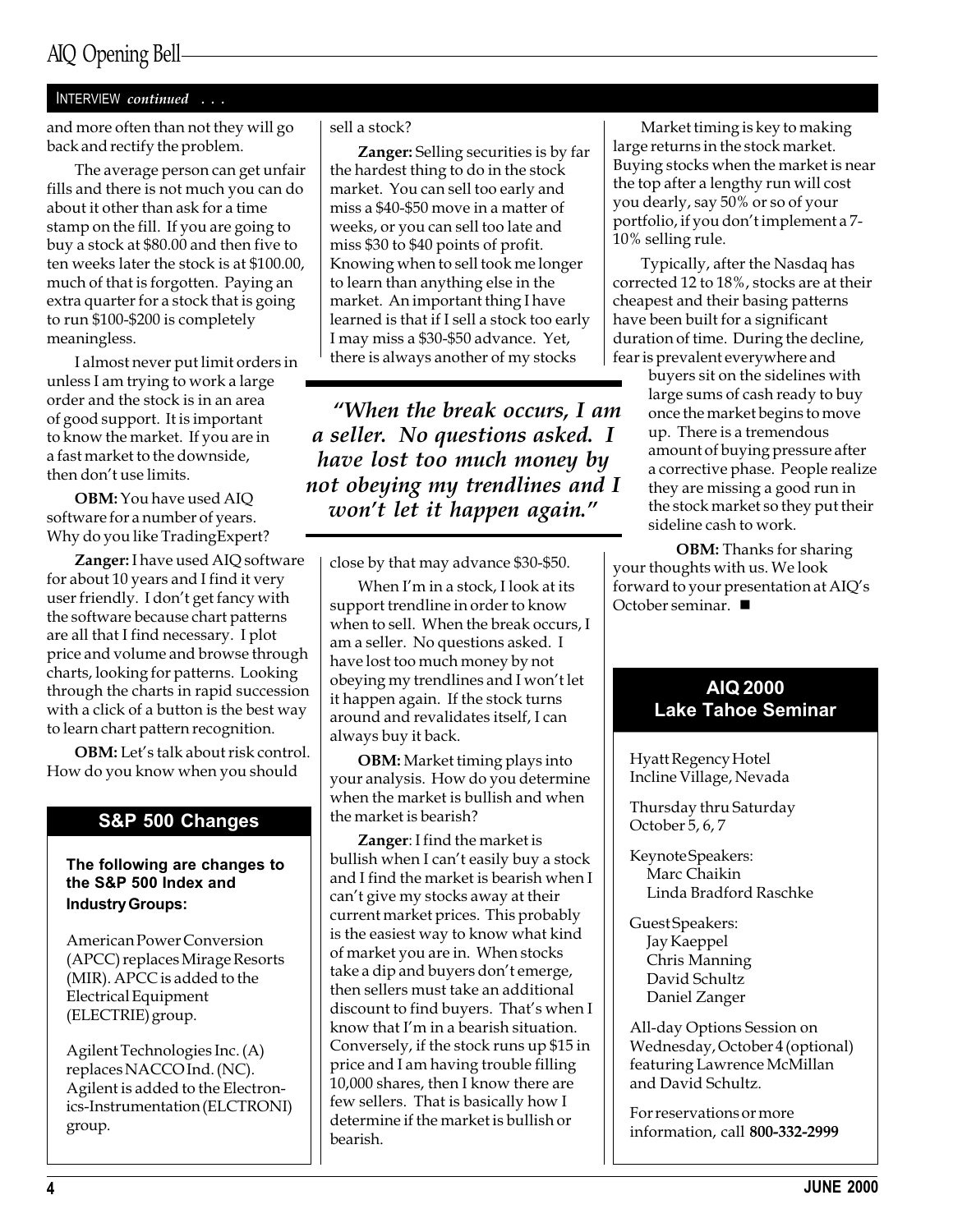#### OPTION TRADING



DAVID VOMUND

In the January 20<br>we reviewed how<br>and explained th<br>We are now ready to n the January 2000 Opening Bell we reviewed how options work  $\blacksquare$  and explained their terminology.

explore the simplest form of option trading  $-$  buying puts and calls. While it is the easiest strategy to understand, it is also one of the most speculative.

AIQ's OptionExpert can be used to value either index or equity options. Index options were introduced in 1983 and have become increasingly popular. They give investors the right to buy a "basket" of stocks that make up an index, such as the Standard & Poor's 100 index (OEX). Although index options are

## EXPLORING SIMPLEST FORM OF OPTION TRADING - BUYING PUTS AND CALLS

#### By David Vomund

based on a basket of stocks, cash, not stock, is delivered upon exercise.

While an equity option trader needs to consider the outlook for the market as a whole as well as the outlook of a particular stock, an index

"AIQ's OptionExpert can be used to value either index or equity options...while an equity option trader needs to consider the outlook for the overall market as well as a particular stock, an index option trader need only consider the overall market."

> option trader need only consider the direction of the overall market. If you have been right about the market but wrong on the stock, you can appreciate this feature. Index options are also more liquid than equity options. The increased liquidity of index options,

| <b>A.</b> Position Analysis DEX - ARI DationExpert SP1                                                                                                                                                            | Figure 4<br>1×                                                            |
|-------------------------------------------------------------------------------------------------------------------------------------------------------------------------------------------------------------------|---------------------------------------------------------------------------|
| Ele Vaw Help<br>6 2 2 3 3 5 5 6 6<br>OEX<br><b>DS/DR/DD   TAI BR</b>                                                                                                                                              |                                                                           |
| Pesition Analysis DEX<br><b>Situation Data</b><br>Find Positions<br>Edit<br>Cleate<br>Durant Price 763.60<br>Position - Buy Dpfon<br>Volality 26<br>Pos <sub>1</sub><br>Interest Rate 5.96                        | 同回区<br>Track.                                                             |
| OEZ FN<br>Jun '00<br>770<br>Dividend 0.00<br>B Lay<br>1<br>Analysis Date: 06/16/00<br>Indicated Value 859.74<br>Position Capital 5000.00<br>Option List Position Graph Historical Chart Real Time Chart           | 25.3/4<br>Call                                                            |
| 26650-<br>23080-<br>Profit<br>Yield<br>17310-<br>a<br>Della<br>11540-<br>Gannia<br>Theta<br>5770-                                                                                                                 | Analysis Date<br><b>Indicated Value</b><br>Volutiles &<br>Annual Dividend |
| Volue<br>646 691<br>761 B26<br>871 916 961 1006 1051 1096<br>736<br>BD1<br>Drival<br>Analysis Computed r#27<br>Ln 31 Coll Se   RFC   TRK   RKT   273   REFL   LDC<br>  体 6.7<br>101<br>Page 1<br>580 <sub>1</sub> | Interest Rate<br>Connected                                                |

especially OEX options, provides for more trading opportunities with less slippage (loss due to the difference in the bid/ask spreads).

On the other hand, if you're a skilled stock picker, equity options can produce higher returns than index options. While call option buyers lost

money on the market in April, traders holding call options on Champion International (CHA) or Reebok Int'l (RBK) saw impressive results.

Since stocks have their own personalities, equity option players can find a good trade when an index option trader is forced to

sit on the sideline. If the market is midway though a strong advance, it is likely that it is too late to buy index call options. An equity option investor can scan stocks to see which stocks have not yet participated in the market move.

Let's study the OEX June 770 call options as of the close on May 8. The option premium was \$25 ¾ and the OEX was at 763.6. Assuming nothing changes but the OEX index itself, your break-even point at expiration requires the OEX to move to 795.75, a 32.15 point increase from the current level. This is calculated by taking the difference between the option's strike price and the current OEX value (770  $763.6 = 6.40$ ). Add to this the price of the options  $(6.4 + 25.75 = 32.15)$ .

A graphical representation of this analysis is displayed in **Figure 4**. If the index is below the strike price of 770, the option expires worthless. As the OEX rises in value above the strike price, the option increases in value. Notice how the profit line passes through zero at approximately 796, just as we calculated above. The profit

Option Trading continued on page 6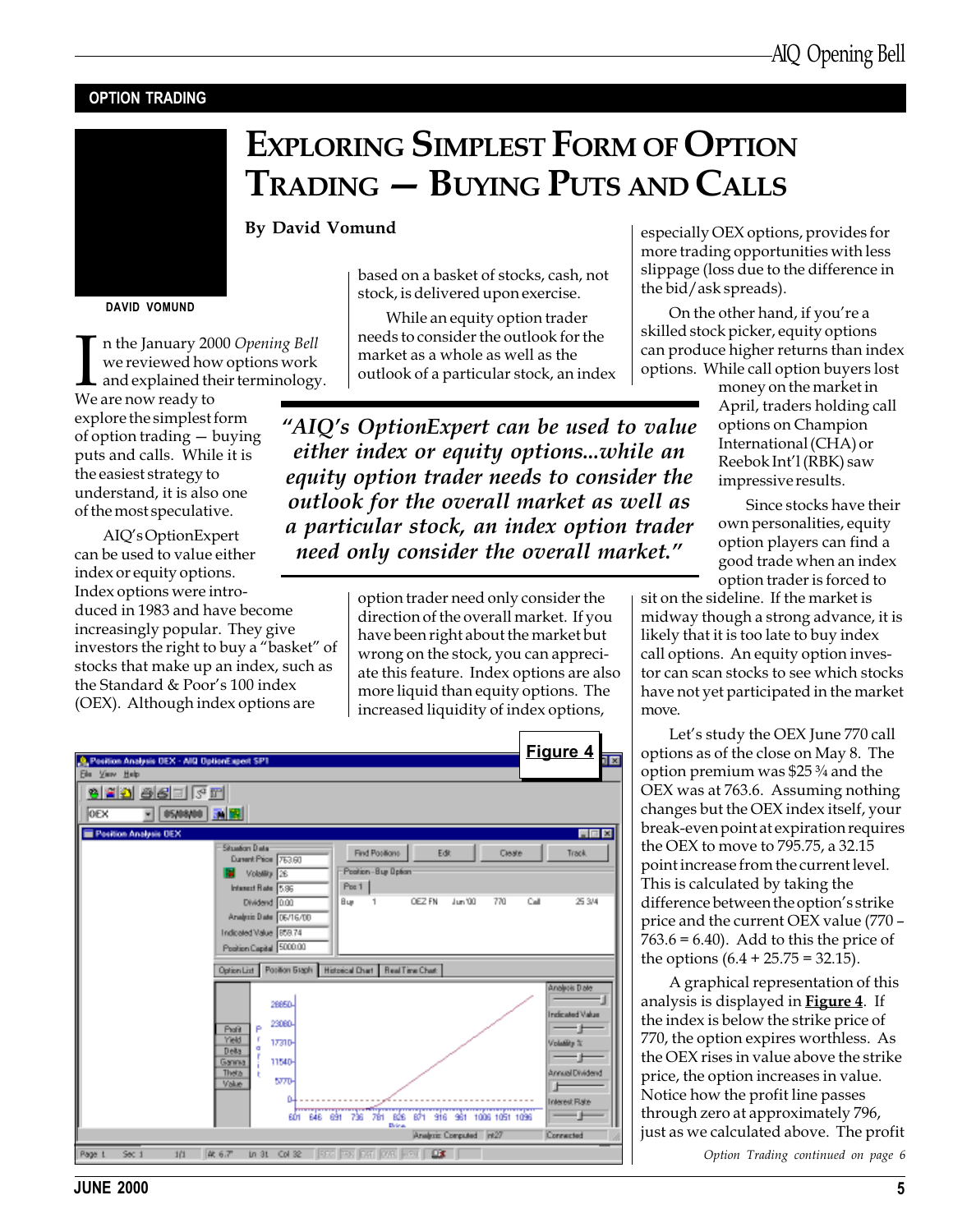#### OPTION TRADING continued . . .

curve increases as the OEX rises above 796 but losses are seen if the OEX fails to rise above that level.

As you can see, call and put options have unlimited profit potential with a limited loss. A limited loss sounds comforting until you consider that it means that you lost your entire option investment. Figure 4 can be reproduced for time periods between the current date and the expiration date by simply changing the Analysis Date in OptionExpert's Position Analysis window.

Proper input in the Situation Data box in the Position Analysis window is the key to successful option valuation. The three most important inputs are Analysis Date, Indicated Value, and Volatility.

The Indicated Value is the value that you think the underlying security will move to during the time period that you hold the option. To determine indicated value, OptionExpert uses a mathematical formula based on recent price action. This value should not be taken as gospel however. Users may want to change the value to reflect their own idea of where the security will move. For call options, the indicated value should represent the minimum value that you expect the security to reach in the shortterm.

Now that we have decided how far the security will likely move, we need to specify when it will reach our expected level. The Analysis Date field in the Situation Data box shows the nearest option expiration date, unless the current month's options are very close to expiration. This is usually sufficient unless your typical option holding period is significantly different from the default date.

Try changing the Analysis Date for several scenarios and see how the OptionExpert program will change the option or option strategy it recommends.

Volatility is a critical input in option valuation. The default value in the Situation Data box is computed

| <b>9. Position Analysis DEX - AID DationExpert SP1</b><br>Ele Vaw Help |                                 |                                                |                          |                           |                        |              |                       |                       | <b>Figure 5</b>          | oe                    |
|------------------------------------------------------------------------|---------------------------------|------------------------------------------------|--------------------------|---------------------------|------------------------|--------------|-----------------------|-----------------------|--------------------------|-----------------------|
| 8205556                                                                | lorx                            | ۰                                              | 05/09/00                 | 胸間                        |                        |              |                       |                       |                          |                       |
| Pesition Analysis DEX                                                  |                                 |                                                |                          |                           |                        |              |                       |                       |                          | <b>HEK</b>            |
| Analysis Information<br>Strategy                                       | <b>Situation Data</b>           | Dunmit Price 757.70                            |                          | Find Positions            | Edit.                  |              | Cleate                |                       |                          | <b>Inck</b>           |
| ×<br>Buy Option                                                        |                                 | Volatility 36<br>Interest Rate 5.97            | Postion                  |                           |                        |              |                       |                       |                          |                       |
| Computed Economic Analysis<br>Cash Bulley                              |                                 | Dividend 0.00<br>Analysis Date 06/16/00        |                          |                           |                        |              |                       |                       |                          |                       |
| Margin Reg.                                                            |                                 | Indicated Value 664.26                         |                          |                           |                        |              |                       |                       |                          |                       |
| Commissions                                                            |                                 | Position Capital 5000.00                       |                          |                           |                        |              |                       |                       |                          |                       |
| Total Investment<br>Add Maint                                          | Option List                     | Pazitian Essain                                | <b>Historical Chart</b>  |                           | <b>Real Time Chart</b> |              |                       |                       |                          |                       |
| <b>Receipts</b>                                                        | Ticker                          | - Description                                  | Bid                      | <b>Auk</b>                | Volume                 | Oo.          | Value                 | 国                     | Delta                    | 6.<br>×               |
| Profit:                                                                | OEZ EI<br>OEZ DI                | <b>Nav 10 745 Call</b><br><b>Nat TO 745 PM</b> | 23 3/8<br>10 3/9         | 247/8<br>11.3/9<br>21.5/9 | 219                    | 1979<br>3342 | 26.55<br>12.55        | 90.BZ<br>96.55        | 53.45<br>(36.67)         | 0.01<br>0.80          |
| Position ROI                                                           | <b>DEZ EJ</b><br><b>GEZ ILI</b> | Nai 10 750 Call<br>May 10 750 PM               | 2017/9<br>12.1/9         | 13                        | ы<br>1693              | 1307<br>6979 | 23.65<br>14.64        | 89.28<br>95.BD        | 59.34<br>(40.73)         | 0.01<br>0.83          |
| Cash ROI                                                               | <b>DEZ EK</b>                   | May 10, 755 Call                               | 17                       | 18                        | 11                     | 1242         | 20.94                 | 83.59                 | 55.16                    | 0.01                  |
| Delta                                                                  | <b>OEZ DK</b><br><b>DEZ EL</b>  | <b>Nai 10 755 PM</b><br><b>Nai TO 760 Call</b> | 14<br>141/2              | 15<br>151/9               | 754<br>302             | 2230<br>1923 | 16.93<br>19.44        | ST 54<br>91.34        | (44.99)<br>50.96         | 0.B4<br>0.01          |
|                                                                        | OEZ OL<br><b>DEZ EN</b>         | Nai 10 760 PM<br>Mar TO 765 Call               | 16.1/4<br>11.5/9         | 167/8<br>12.5/9           | 838<br>201             | 4109<br>1033 | 19.43<br>16.15        | 85.23<br>75.09        | (49, 22)<br>45.79        | 0.85<br>0.01          |
|                                                                        | <b>OEZ DM</b>                   | Nai 10 765 PM                                  | 18 3/4                   | 19,3/4                    | 320                    | 7646         | 22.14                 | 86.83                 | (53.43)                  | 0.85                  |
| CallMM<br>26                                                           | <b>DEZ EN</b><br><b>OEZ DN</b>  | Nai 10 770 Call<br>Nai 10 770 PM               | 9 3/4<br>21.1/9          | 101/9<br>22.172           | 354<br>433             | 3276<br>都府   | 14.06<br>25.06        | 70.67<br>87.D4        | 42.67<br>(57.59)         | 0.01<br>0.83          |
| <b>Put MIV</b>                                                         | OEZ FI                          | Jun '00 745 Eal                                | 35, 344                  | 37 3/4                    |                        | 10           | 44.54                 | 82.50                 | 60.63                    | 0.00                  |
| ZB                                                                     | <b>DEZ RI</b><br><b>STREET</b>  | Jun 00 745 Put<br>They want there is all       | 195/9<br><b>THE TERM</b> | 21.1/9<br><b>Hamed</b>    | ۰                      | т<br>w       | 27.24<br><b>81 PM</b> | 74.53<br><b>WI TT</b> | (29.73)<br><b>BYL AN</b> | 0.44<br><b>PL PWS</b> |
| 陇<br><b>Pub/Call Ratio</b>                                             | мI                              |                                                |                          |                           |                        |              |                       |                       |                          | ы                     |
|                                                                        |                                 |                                                |                          |                           | Analysis Computed 1959 |              |                       |                       | Connected                |                       |
| --<br>Document: Done                                                   |                                 |                                                |                          |                           |                        |              | 国城                    |                       | உ வு                     | ÷<br>12               |

from historical price information downloaded from your data service via the internet.

Many option players prefer to use a "market implied volatility" (MIV)

Proper input in the Situation Data box in the Position Analysis window is the key to successful option valuation."

when evaluating option pricing. The historic volatility that is found in the Situation Data box looks at how volatile the security has been in the past while MIV is an estimate of how volatile the security will be in the future.

To determine MIV, you first assume that options with relatively large trading volume are fairly priced. If this is the case, prices can be plugged into the Black-Scholes option equation and the unknown variable, volatility, can then be solved for.

In other words, for each option that is traded on a security, implied volatility figures are computed so that each option is fairly priced. An

average of the implied volatilities, weighted by volume traded, is computed to get the overall MIV of the security. This volatility figure can then be used to see which options are expensive or cheap relative to the other options on the same security.

If this sounds complicated, have no fear  $-$  the computer will do it for you. Near the bottom of the Computed Economic Analysis on the Position Analysis window box are the MIV figures for call options and for put options. In **Figure 5** we see that the MIV for call options is 26 and the MIV for put options is 28. The historical volatility is 36, which is found in the Situation Data box.

In general, if MIV is less than historical volatility then the options are cheap. If MIV is greater than historic volatility then the options are expensive. By entering the MIV value into the volatility slot in the Situation Data box you can see how the recommended positions change.

## Recommendations

Only buy options with money that you hope to get rich with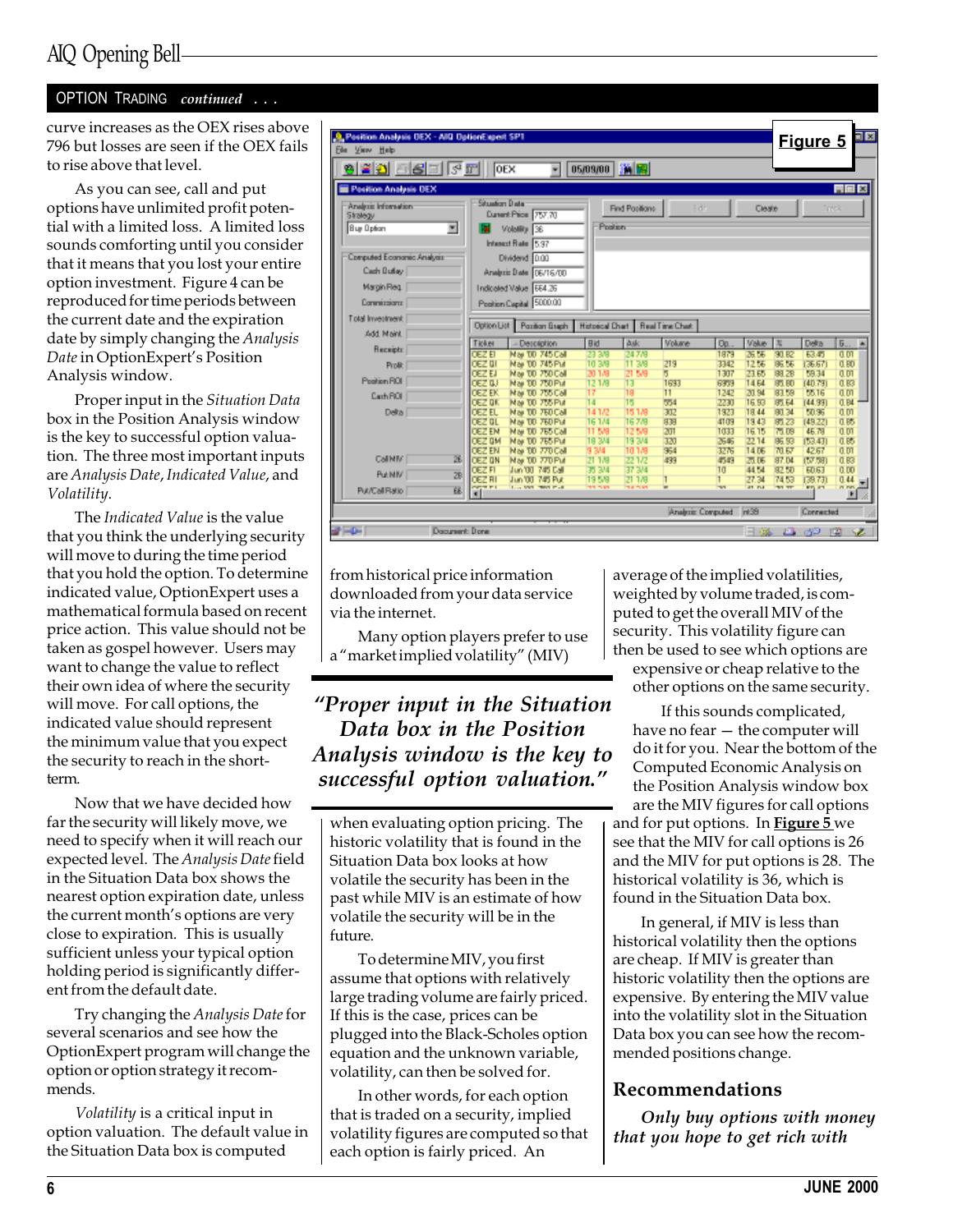#### OPTION TRADING continued ...

#### but can afford to lose.

It is estimated that 80% of option buyers lose money. If you can't stomach a 50% loss in a day, option buying is not for you. Options should constitute no more than 10% of your portfolio.

#### Keep in mind -- you are limited by the time element of options.

Good investments often take time. Time premium is lost if the investment doesn't quickly move in your favor. Unless your investment time horizon is less than a few days, only buy options with over a month remaining until expiration.

#### Set goals for yourself.

A common mistake is not closing

a position if premiums fall, hoping instead for an improvement before expiration. This can often lead to a 100% loss. It is best to exit a position when you have a loss of between 30% to 50% on your initial investment.

Also, avoid riding a successful position too long, hoping for yet more profits before expiration. If your option doubles, consider selling half your position, thereby giving you a "free trade" for the balance of the options.

#### Use limit orders for low volume options.

Be patient if your order is not initially filled and resist the urge to chase the market (some brokers do not accept limit orders).  $\blacksquare$ 

#### MARKET REVIEW

 $\bf{M}$  ay was an active month<br>for the market and for the AIQ timing model. The model switched to a sell mode early in the month. On May 3, the model registered a confirmed 100 sell signal. This signal was shortlived as the model gave a 98 buy on May 5, a 97 buy on May 11, and a 98 buy on May 12. These signals were not confirmed until May 12 when the Phase indicator increased in value.

Mid-month the market remained in a choppy trading range and the system registered a confirmed 99 sell signal on May 19. The market fell near month's end and the timing model registered a series of buy signals. A 98 buy signal on May 26 (confirmed on May 30) was followed by a 100 buy on May 30 and a 99 buy on May 31.  $\blacksquare$ 

#### STOCK DATA MAINTENANCE

| <b>Stock</b>     | Ticker      |     | Split/Div. Approx. Date | <b>Stock</b>          | Ticker      |     | Split/Div. Approx. Date |
|------------------|-------------|-----|-------------------------|-----------------------|-------------|-----|-------------------------|
| <b>AES</b> Corp  | AES         | 2:1 | 06/02/00                | Hanover Compressor    | HС          | 2:1 | 06/14/00                |
| <b>AVX</b> Corp  | AVX         | 2:1 | 06/02/00                | Nextlink Comm.        | <b>NXLK</b> | 2:1 | 06/16/00                |
| KemetCorp.       | KEM         | 2:1 | 06/02/00                | Juniper Networks      | <b>JNPR</b> | 2:1 | 06/16/00                |
| Medimmune Inc.   | <b>MEDI</b> | 3:1 | 06/05/00                | Inter Parfums         | <b>IPAR</b> | 3:2 | 06/16/00                |
| <b>EMCCorp</b>   | EMC         | 2:1 | 06/05/00                | Cyber Optics          | <b>CYBE</b> | 3:2 | 06/16/00                |
| Power One Inc.   | <b>PWER</b> | 3:2 | 06/05/00                | Dow Chemical          | <b>DOW</b>  | 3:1 | 06/19/00                |
| Calpine Corp.    | <b>CPN</b>  | 2:1 | 06/09/00                | C&D Techs             | <b>CHP</b>  | 2:1 | 06/19/00                |
| Anaren Microwaye | <b>ANEN</b> | 3:2 | 06/12/00                | Virata Corp           | <b>VRTA</b> | 2:1 | 06/20/00                |
| Vishay Intertech | VSH         | 3:2 | 06/12/00                | Meade Inst.           | <b>MEAD</b> | 2:1 | 06/20/00                |
| Private Media    | <b>PRVT</b> | 2:1 | 06/12/00                | SCP Pool Corp.        | <b>POOL</b> | 3:2 | 06/20/00                |
| Int'l Bancshares | <b>IBOC</b> | 5:4 | 06/13/00                | <b>SEI</b> Investment | <b>SEIC</b> | 2:1 | 06/20/00                |
| Robert Half      | <b>RHI</b>  | 2:1 | 06/13/00                | Dollar Tree Stores    | <b>DLTR</b> | 3:2 | 06/20/00                |

#### The following table shows past and future stock splits and large dividends:

#### Trading Suspended:

Cordant Technology (CDD), Fruit of the Loom (FTL), Johnson Industries (JII), Jostens Ind. (JOS), Newbridge Networks (NN), Reynolds Metals (RLM), TCBY Ent. (TCBY), U.S. Home Corp. (UH), uBid Inc. (UBID), United American Healthcare (UAH), Wicor Inc. (WIC)

#### Name/Ticker Changes:

Armstrong World Inds. (ACK) to Armstrong Holdings Inc. (ACK) Borg Warner Auto (BWA) to Borg Warner Inc. (BWA) China.com Corp (CHINA) to Chinadotcom Corp (CHINA) MCI Worldcom Inc. (WCOM) to WorldCom Inc. (WCOM) United Healthcare Corp. (UNH) to UnitedHealth Group Inc. (UNH)